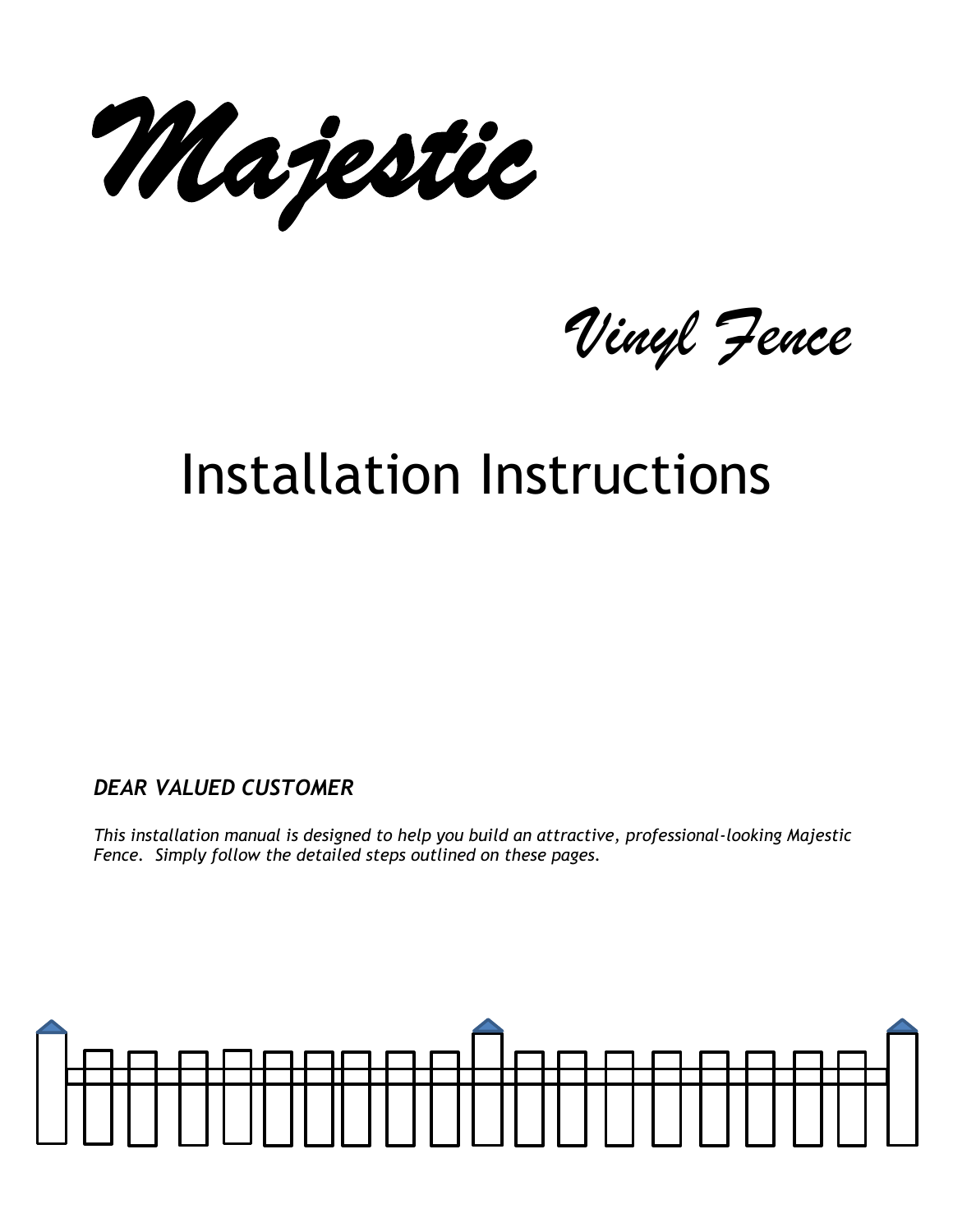# **Residential Fence INSTALLATION TOOLS**



Majestic

## **Tools Needed**

- 1. 3/8" Power Drill and Bits with #2 square bit/phillips bit 10. Flat Blade Screwdriver (various sizes, depending on hardware you provide) 11. Mitre Box
- 
- 3. Adhesive Tape 13. Sawhorses
- 
- 5. Post Hole Digger 15. Vice Grips
- 6. Tape Measure and Marking Device 16. Concrete Mix
- 
- 8. Hand or Power Saw 18. Sledge Hammer
- (saw blade for PVC material or fine tungsten blade) 19. Pieces of 2" x 4" Boards and Stakes
- 
- 
- 
- 2. Jigsaw 12. Cardboard (or smooth work surface)
	-
- 4. Level 14. C-Clamp or
	-
	-
- 7. Square 17. Dead Blow Hammer (preferred)
	-
	-
- 9. Phillips Head Screwdriver 20. Crimping Tool (not necessary for most fence styles)

Vinyl Fence and Railing Products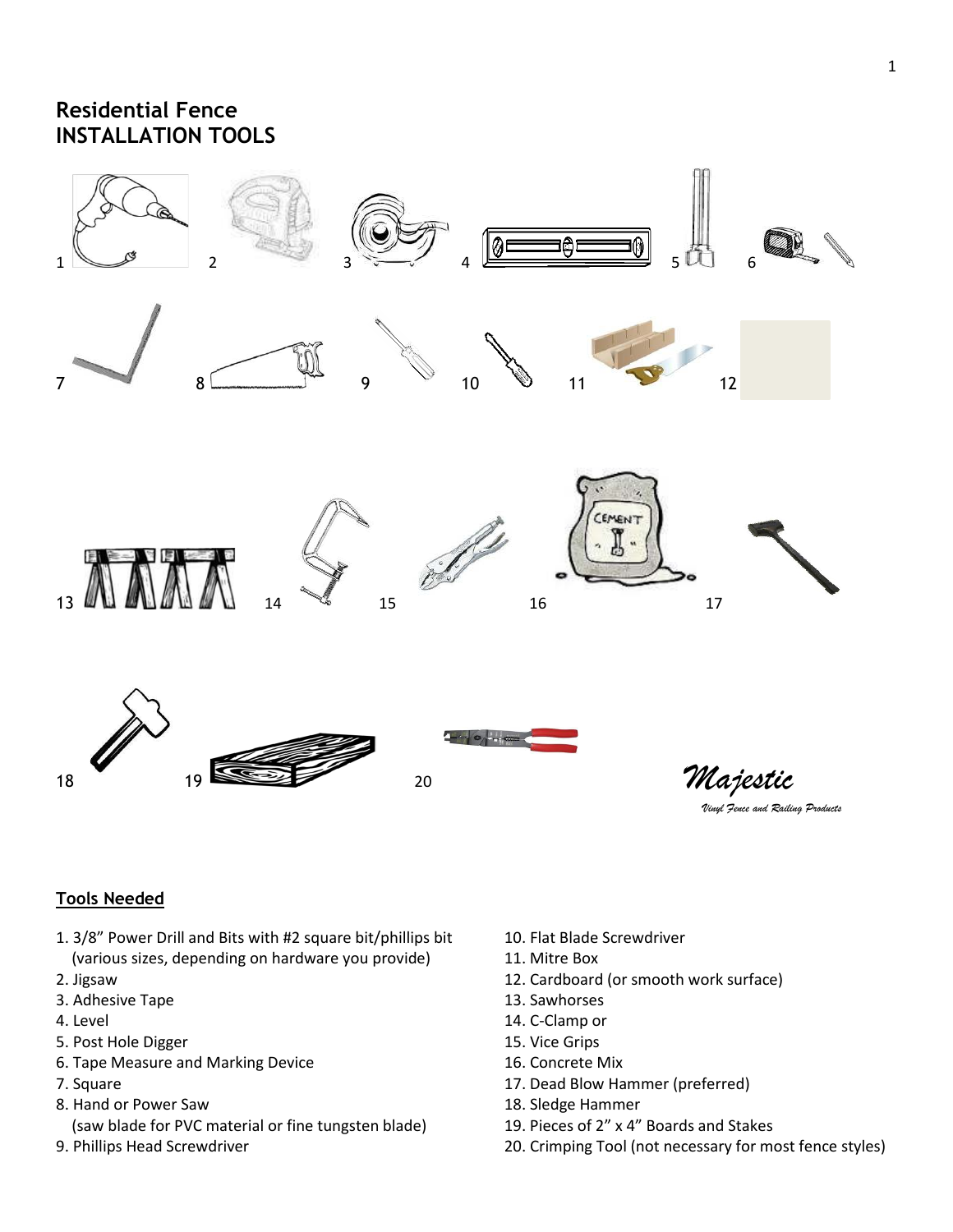# **Residential Fence PARTS IDENTIFICATION**









#### **PARTS IDENTIFICATION End Posts**

Majestic Fence comes in a variety **one side.** They may have holes for two or of styles and heights to fit your needs.<br>
Therefore, lengths and widths of Posts,<br>
fence. (See Illustration B.) Therefore, lengths and widths of Posts, Rails and Pickets vary with the style of the fence. Some have tight, vertical **Corner Posts**  Pickets for privacy; some have example and the Corner posts have holes for Rails on two decorative Pickets or Lattice; others have example and adjacent sides. They also may have hole decorative Pickets or Lattice; others have adjacent sides. They also may have holes<br>no Pickets. Some are symmetrical, where the for two or three Rails. (See Illustration C. front and back faces of the fence are identical; some have a face/finished side and **Blank Posts** 

Posts are the vertical fence components that are set in the ground. Posts support the horizontal Rails. Posts come in various lengths depending on the fence height.

(See Illustrations A-E Above.)

#### **Line Posts**

Line posts have holes for Rails on opposite sides. They may have holes for two or three Rails, depending on the style of fence chosen. (See Illustration A.)

End posts have holes for Rails on only

for two or three Rails. (See Illustration C.)

Blank posts are available for custom fitting. Using a Rail as a template, mark and **POSTS** extended to the desired locations. cut holes in the desired locations.<br>See Illustration D.)

### IMPORTANT

 Handle vinyl parts with care when unloading and moving around the installation area. Dragging on the ground and laying vinyl pieces on sidewalks or concrete may scratch the surfaces, marring their appearance.

 **ILLUSTRATION E**

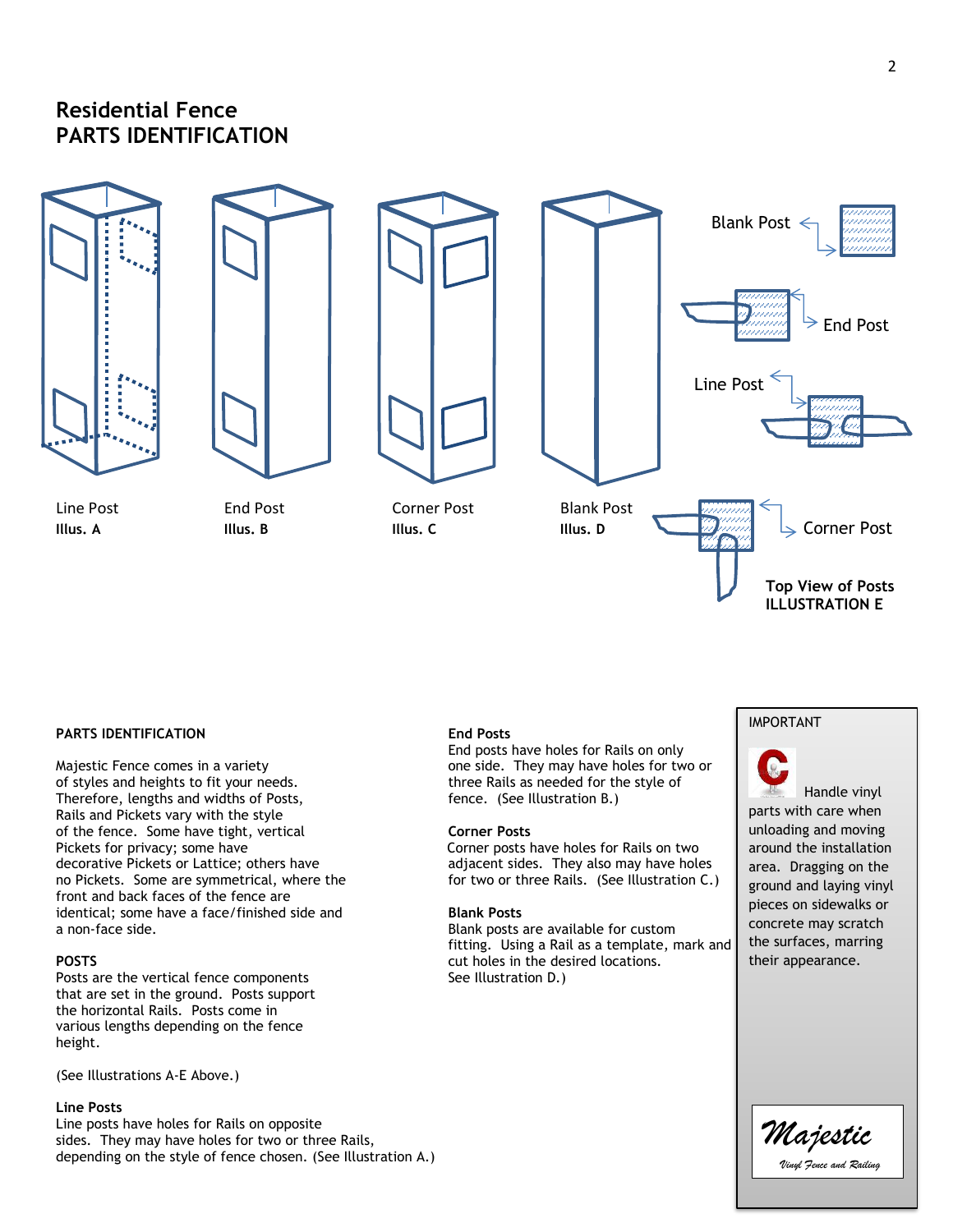

may also be available for your fence style.

I



#### **POST CAPS**

There are several styles of Post Caps. All Caps should be secured with PVC cement.

#### **POST CAPS ARE THE LAST COMPONENT TO BE INSTALLED**

#### **Pickets and Picket Caps**

Pickets are provided pre-cut in all styles. Picket Caps are secured with PVC cement at the end of the installation.

Pickets can be inserted into Rails to make up many different patterns of fence. There are several types of Pickets. (See Illustration E.)



Solar









 **1.5" x 1.5" 1.5" x 7/8"**

 **3" x 7/8" 6" x 7/8"**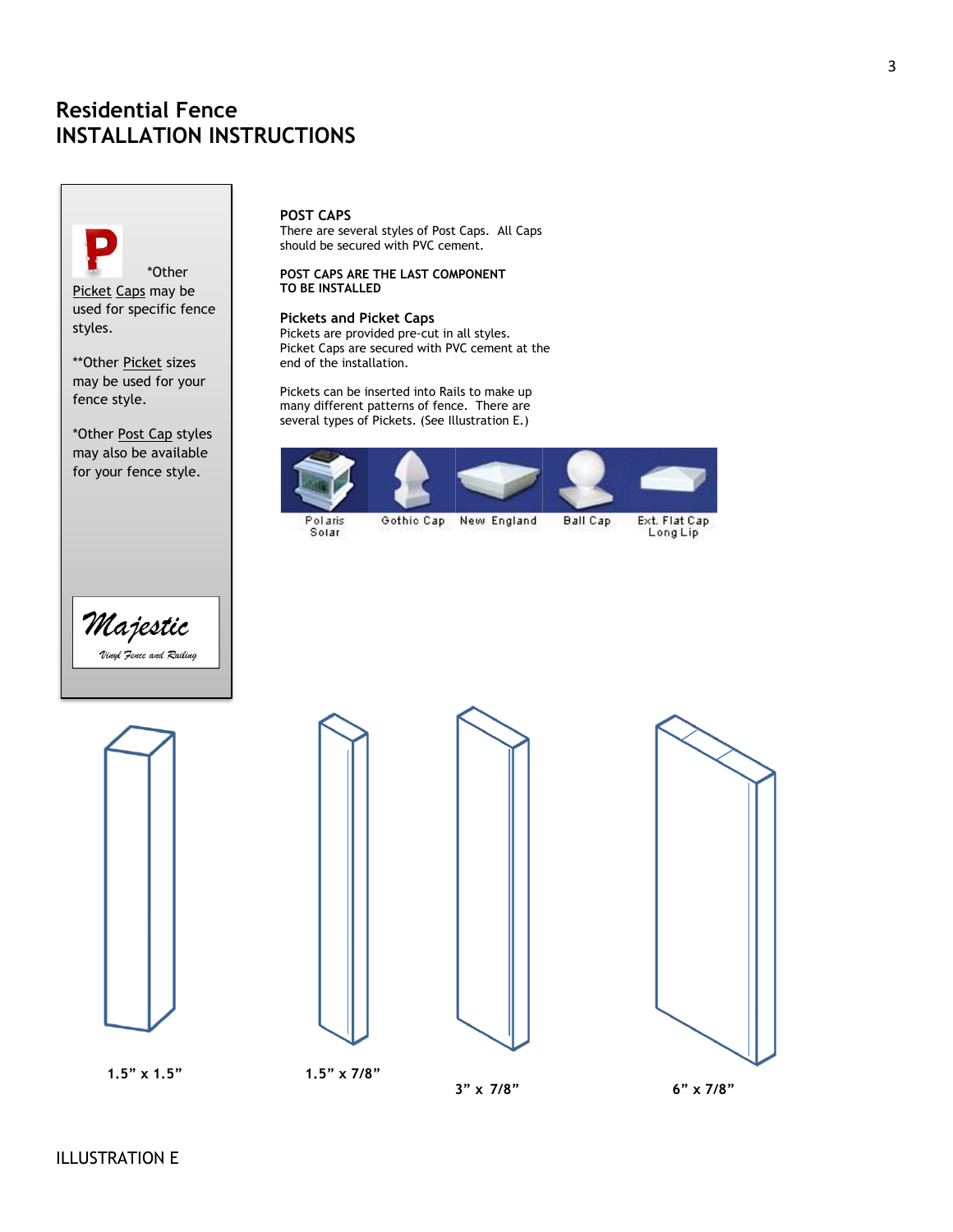

beginning.

 Check for power and gas line locations before digging. Contact your local utility companies before

| heights in your area. Check | and contains the second section of the second section of the second section of the second section of the second section of the second section of the second section of the second section of t Building restrictions may with your local building department.

 $\Box$  property lines  $\Box$ You may want your property lines professionally surveyed to avoid property line disputes.

### **FENCE LINE AND GATE POSITION**

**Sketch and Stake Out Your Plan**  When planning a Majestic Fence, a simple sketch may help you visualize its pattern and dimensions as well as identify the **IMPORTANT:** The appearance required materials **IMPORTANT:** The appearance

Try to work on 6' or 8' centers. If a sec-<br>
tion left is smaller than 4', you may want to **process and TIME TO MEASURE, LOCATE AND** tion left is smaller than 4', you may want to TIME TO MEASURE, LOCATE AND<br>shorten 2 sections or more to make the DIG THE POST HOLES CAREFULLY shorten 2 sections or more to make the DIG THE POST HOLI<br>spacing more uniform. CAREFULLY AND ACCURATELY. apply to location and fence the spacing more uniform. The spacing more uniform and the spacing the spacing more uniform.

> On your property, stake out the corner of your drawn plan. Determine locations for corner Posts and End Posts. Check the spacing carefully.



and structural strength of the entire fence depends on accurate

**A Gate (A) must be exactly** 48" between the End Posts (B).

\_\_\_\_\_\_\_\_\_\_\_\_\_\_\_\_\_\_\_\_\_\_\_\_\_\_\_\_\_\_\_\_\_



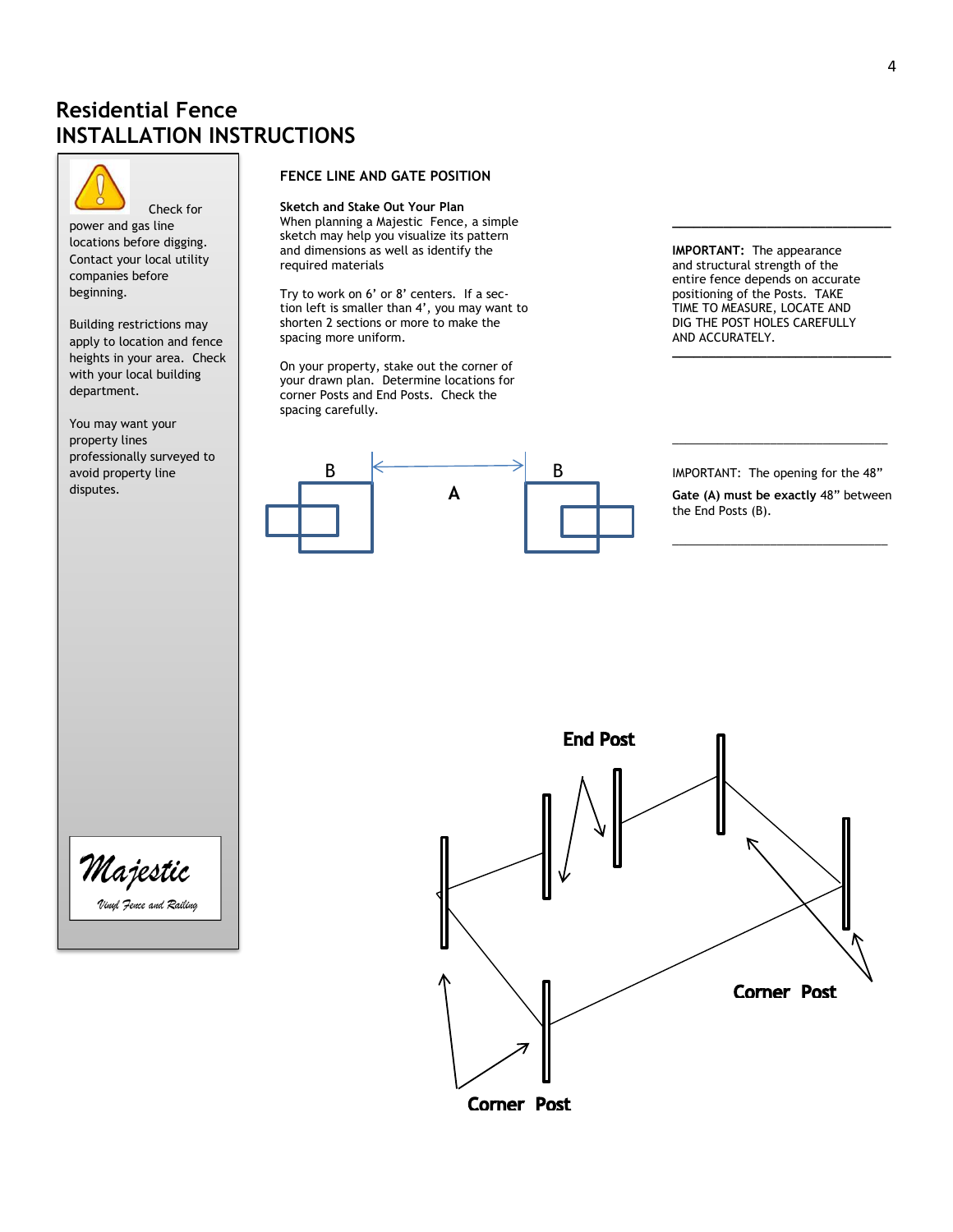#### **Dig and Fill the Post Holes/Set the Posts**

- 1) Determine the locations for corner Posts and End Posts. For End Posts where a Gate is to be installed, dig the holes approximately 12" wide and 36" deep.
- 2) Start digging at a corner. Pull the stake and dig the hole. Dig the Post holes straight and in the proper loca tion.
- 3) After the Post is set, attach a line to the original corner Post and run it to the next corner Post so you can maintain a straight fence line from corner to corner. Be sure corners are square. To keep your Post heights consistent, run a second line between them in line with the top Rail holes.
- 4) To dig subsequent holes, push the line aside. The Posts can be set more securely if the Post hole is dug large enough to allow the Post to be set in line with the other Posts and still have clearance on all sides to pack.
- 5) Place the Post in the hole. The Rail holes should be lined up in the direction the Rail is to run. The fence Line Posts must be plumb and square.
- 6) Plumb the Post in all directions using a level held against the sides of the Post. Begin filling and packing dirt around the Post\*. Only fill and pack a few inches at a time to set the Post securely. Frequently check the Post for alignment and plumb as the Post hole is filled and packed.



### **NOTE:**

To increase the strength of the fence and where ground conditions permit, dig the holes 2" less than the desired depth. Use a piece of wood over the top of the Post, and with a sledge hammer, drive the Post in the final 2".

*\*Suggested alternate filling material for packing around fence Posts; crushed stone, combination of dry concrete mix and crushed stone, pea gravel or ready mixed concrete.* 

Majestic

Vinyl Fence and Railing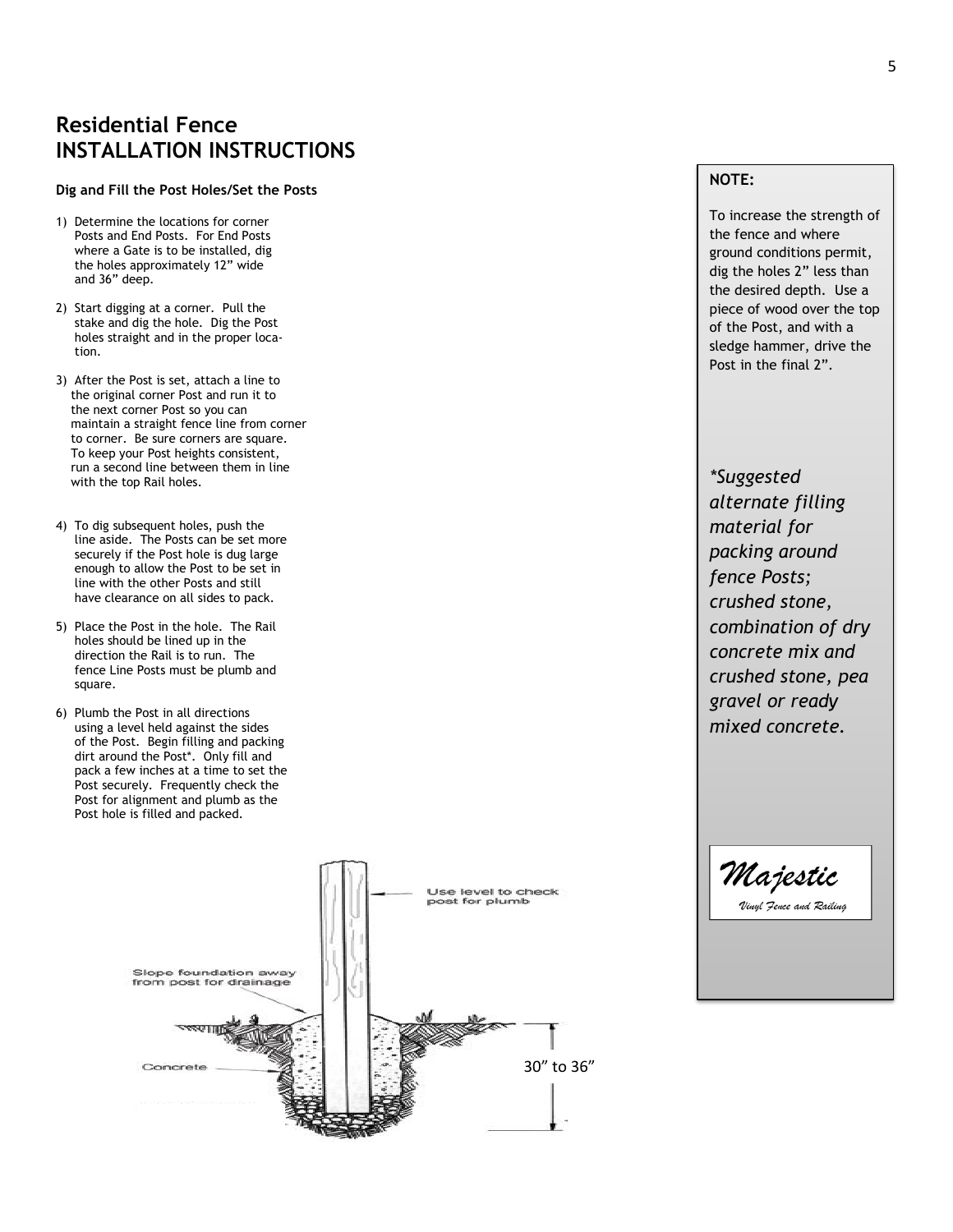Vinyl Gates are available for your LVP Fence.

#### **NOTE**

To allow clearance of Rails inside the Corner Posts (see page 2 for corner Posts), the inside corner of each Rail will need to be trimmed by ½" to 5/8".

#### **Special Installation on a Grade**

The Posts should be set in concrete in installations where the ground remains wet, in extremely sandy ground or if for other reasons the ground will not be of adequate support. Consult a local soil engineer for your soil conditions.

 When installing fencing on slightly sloped ground, it may be necessary to enlarge the Rail opening in the Post **Installing Fence on a Slope** Installing Fence on a Slope and/or modify the Rails.

 If the slope is too steep for the above method, the stair step method must be used. This allows all of the Rails to be horizontally level. Use an End Post and field cut holes at the desired locations.

### **INSTALLATION OF RAILS AND PICKETS**

- 1) Slide the Rail Reinforcement into the bottom Rail. The open side of the Rail Reinforcement must be toward the picket hole openings in the Rail.
- 2) Install Bottom Rail.
- 3) If your fence style has a Middle Rail, it should be installed next.
- 4) Pickets can now be slid through the Middle Rail (if applicable) and into the Bottom Rail holes.
- 5) The Top Rail can now be installed. Starting at one end, insert Pickets one at a time into the Top Rail holes.
- 6) Install Rail and insert into Posts.





Stair Step Method



Rail Reinforcement, Top and/or Bottom

*"Different Rails take different aluminum profiles"*

6

Majestic Vinyl Fence and Railing